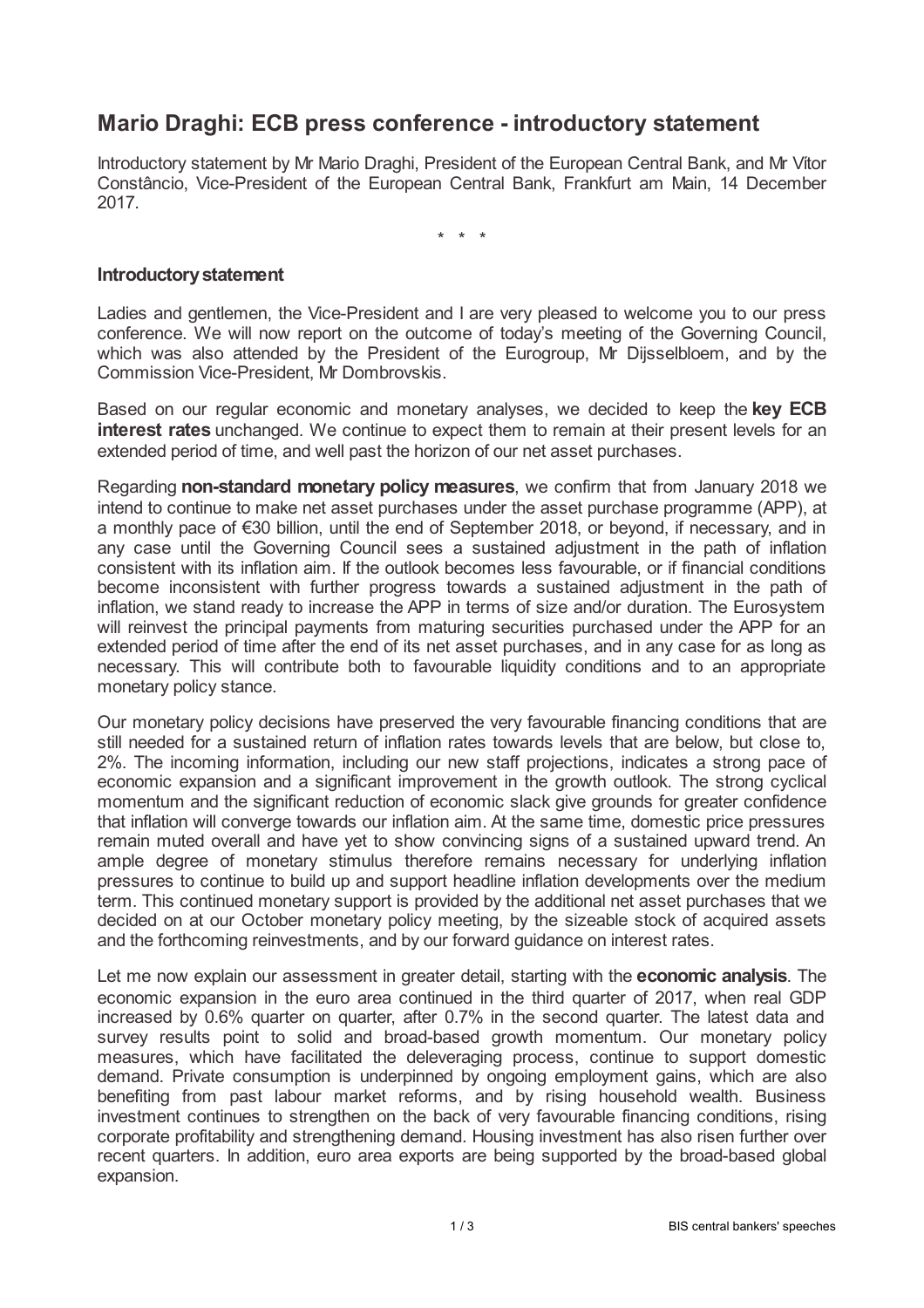This assessment is broadly reflected in the December 2017 Eurosystem staff macroeconomic projections for the euro area. These projections foresee annual real GDP increasing by 2.4% in 2017, 2.3% in 2018, 1.9% in 2019 and 1.7% in 2020. Compared with the September 2017 ECB staff macroeconomic projections, the outlook for real GDP growth has been revised up substantially.

Risks surrounding the euro area growth outlook remain broadly balanced. On the one hand, the strong cyclical momentum, underpinned by continued positive developments in sentiment indicators, could lead to further positive growth surprises in the near term. On the other hand, downside risks continue to relate primarily to global factors and developments in foreign exchange markets.

According to Eurostat's flash estimate, euro area annual HICP inflation was 1.5% in November, up from 1.4% in October. At the same time, measures of underlying inflation have moderated somewhat recently, in part owing to special factors. Looking ahead, on the basis of current futures prices for oil, annual rates of headline inflation are likely to moderate in the coming months, mainly reflecting base effects in energy prices, before increasing again. Underlying inflation is expected to rise gradually over the medium term, supported by our monetary policy measures, the continuing economic expansion, the corresponding absorption of economic slack and rising wage growth.

This assessment is also broadly reflected in the December 2017 Eurosystem staff macroeconomic projections for the euro area, which foresee annual HICP inflation at 1.5% in 2017, 1.4% in 2018, 1.5% in 2019 and 1.7% in 2020. Compared with the September 2017 ECB staff macroeconomic projections, the outlook for headline HICP inflation has been revised up, mainly reflecting higher oil and food prices.

Turning to the **monetaryanalysis**, broad money (M3) continues to expand at a robust pace, with an annual rate of growth of 5.0% in October 2017, from 5.2% in September, reflecting the impact of the ECB's monetary policy measures and the low opportunity cost of holding the most liquid deposits. Accordingly, the narrow monetary aggregate M1 continued to be the main contributor to broad money growth, expanding at an annual rate of 9.4% in October, after 9.8% in September.

The recovery in the growth of loans to the private sector observed since the beginning of 2014 is proceeding. The annual growth rate of loans to non-financial corporations increased to 2.9% in October 2017, after 2.4% in September, while the annual growth rate of loans to households remained stable at 2.7%.

The pass-through of the monetary policy measures put in place since June 2014 continues to significantly support borrowing conditions for firms and households, access to financing  $$ notably for small and medium-sized enterprises – and credit flows across the euro area.

To sum up, a **cross-check** of the outcome of the economic analysis with the signals coming from the monetary analysis confirmed the need for an ample degree of monetary accommodation to secure a sustained return of inflation rates towards levels that are below, but close to, 2%.

In order to reap the full benefits from our monetary policy measures, other policy areas must contribute decisively to strengthening the longer-term growth potential and reducing vulnerabilities. The implementation of **structural reforms** in all euro area countries needs to be substantially stepped up to increase resilience, reduce structural unemployment and boost euro area productivity and growth potential. Regarding **fiscal policies**, the increasingly solid and broad-based expansion strengthens the case for rebuilding fiscal buffers. This is particularly important in countries where government debt remains high. All countries would benefit from intensifying efforts towards achieving a more growth-friendly composition of public finances. A full, transparent and consistent implementation of the Stability and Growth Pact and of the